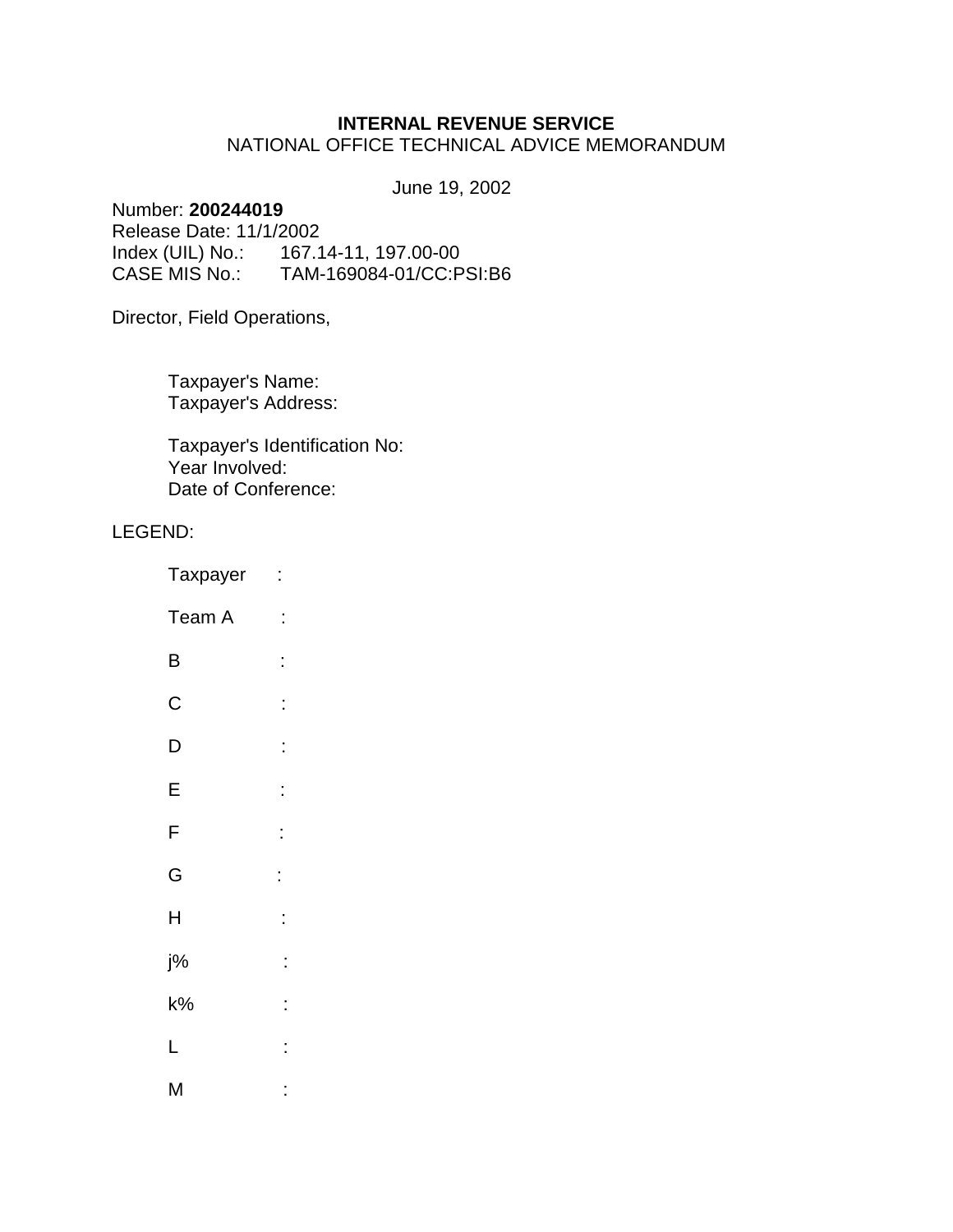| N            | İ                    |
|--------------|----------------------|
| p%           | İ                    |
| r%           | İ                    |
| Agreement Z: |                      |
| Date 1       | İ                    |
| Date 2       | $\ddot{\phantom{0}}$ |
| Date 3       | İ                    |
| Date 4       | İ                    |
| Date 5       | İ                    |
| Date 6       | İ                    |
| Date 7       | İ                    |
| Date 8       | $\ddot{\phantom{0}}$ |
| Date 9       | İ                    |
| Date 10      |                      |

## ISSUES:

(1) Whether E's Transferred Broadcast Rights (constituting a j% undivided interest in broadcast rights of Team A) acquired by Taxpayer are amortizable under § 197 of the Internal Revenue Code?

(2) If the Transferred Broadcast Rights are excluded from § 197, are they, or any part of them, amortizable under § 167?

# CONCLUSION:

1. E's Transferred Broadcast Rights acquired by Taxpayer were acquired in connection with Team A. The Transferred Broadcast Rights are excluded from amortization under § 197 pursuant to the explicit language of § 197(e)(6).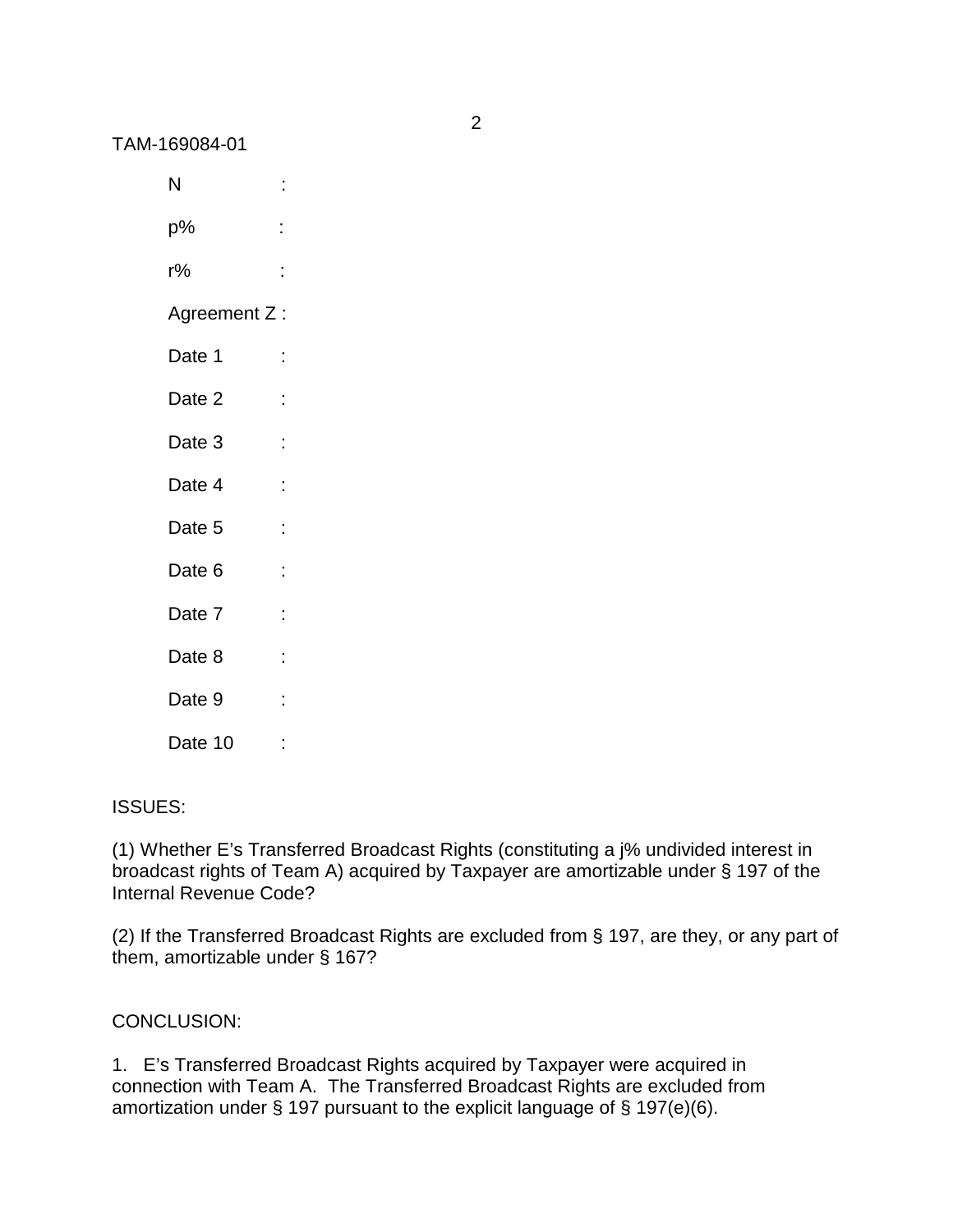2. With the purchase of Transferred Broadcast Rights, Taxpayer acquired participation in certain media rights, including the current broadcast contract with F. While this current broadcast contract covers a distinct, ascertainable period ending on Date 4, the asset represented by this contract is inclusive in Taxpayer's right to broadcast revenue. These rights to broadcast revenues, or media rights, do not have a limited useful life and are not wasting assets. Individual contracts themselves are merely links in a continuous, indefinite chain of media-related income. While the term of a particular contract will expire, it will be either renewed with the current broadcaster or replaced with a contract with a competing broadcaster. The revenue flow will continue and Taxpayer's right to share in or receive that revenue will continue, unaffected by changes in the contract or parties to the contract. The asset, the right to broadcast revenue, is inherent in the underlying franchise and has no determinable expiration. Therefore, these rights are not depreciable under § 167.

### FACTS:

Team A is a professional sports team and a member of B. On Date1, C, the owner of Team A, assigned a j% undivided interest in all local broadcast rights of Team A's games ("Transferred Broadcast Rights") to D, a partner in C. C retained k% undivided interest in all local broadcast rights of Team A ("Retained Broadcast Rights"). D subsequently assigned these rights and obligations to E, an entity owned by D. The interests in the Transferred Broadcast Rights held by E and the Retained Broadcast Rights held by C were subject to an existing term agreement with F for the broadcast of select Team A games on cable.

About Date 2, G acquired Team A, along with the Retained Broadcast Rights. On Date 3, F exercised its rights under its then existing Pay TV Rights Agreement with G and E to extend the term to Date 4.

On Date 5, H executed a Memorandum of Understanding ("MOU") with E and other entities owned by D. H, a partnership, was owned by p% by entities directly or indirectly owned by L and r% by entities owned by M. Under the MOU, H had the right to acquire E's Transferred Broadcast Rights. On Date 6, N was formed to acquire Team A from G. Negotiations for this purchase had commenced with H, N's predecessor in interest. On Date 7, G sold Team A, along with its Retained Broadcast Rights, to N.

On Date 8, N (as successor of H) and E, executed Agreement Z. Pursuant to this Agreement Z, E agreed to sell to N all of E's TV rights associated with Team A, which included the Transferred Broadcast Rights, an interest in the F Pay TV Rights Agreement, and an interest in the Local TV Rights Agreement. The latter agreement called for D and E to use their best efforts to cause F, or its successor in interest, or some other entity, to enter into new broadcasting agreements. Agreement Z specified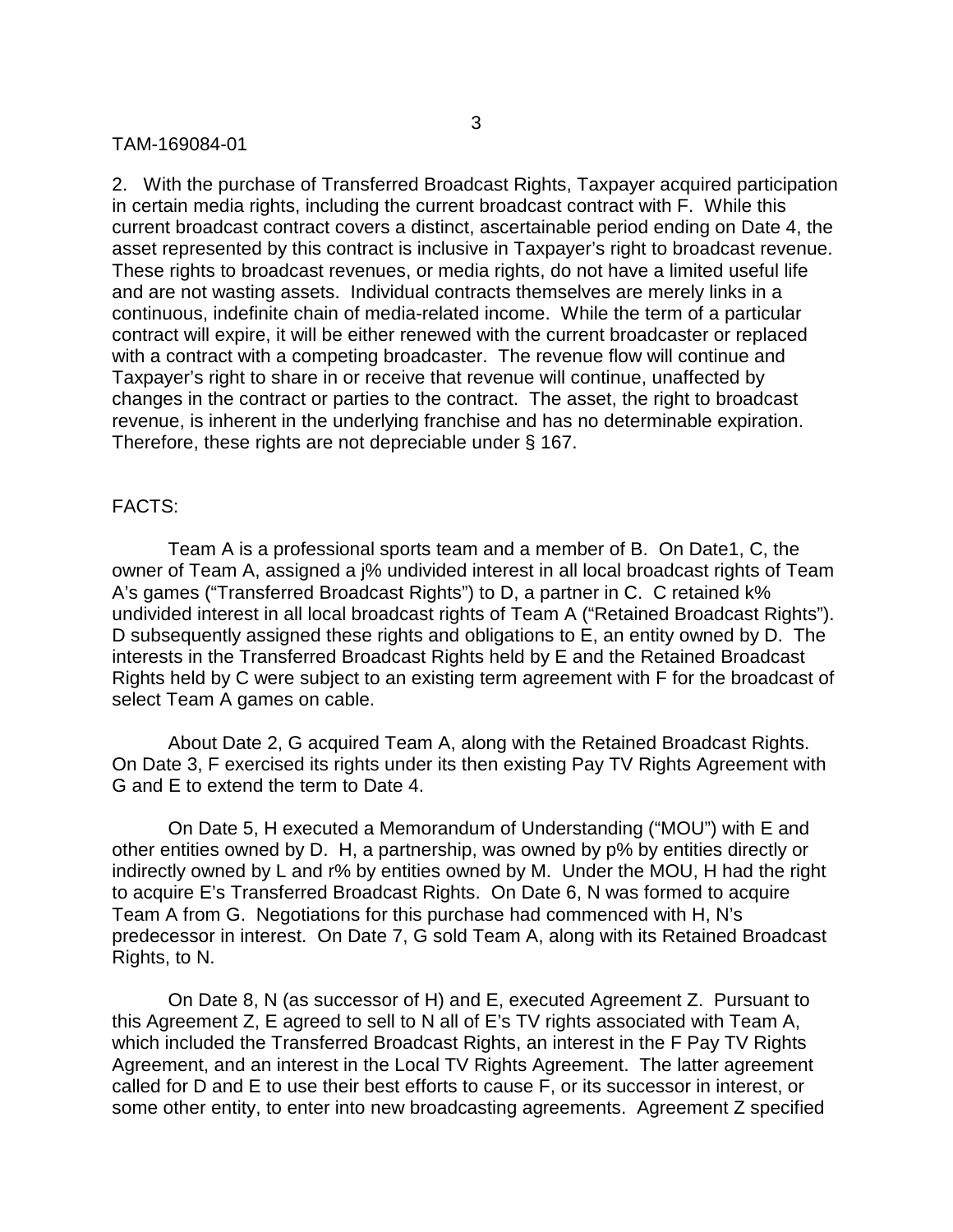a purchase price and a scheduled closing of Date 9. Agreement Z states, in part, "...it would be of great benefit to N to be able to unify the E TV Rights with the Remaining Rights; that N has derived substantial tangible and intangible benefits, including but not limited to, its ability to promote and market N to the general public by use of the Remaining Rights in cooperation with E and use of the E TV Rights."

On Date 10, however, E executed an assignment of the Transferred Broadcast Rights, and other rights specified in Agreement Z, to Taxpayer. Thus, E sold to Taxpayer the same broadcast rights that were subject to Agreement Z of Date 8 between N and E. At the time of the assignment, Taxpayer was indirectly wholly owned by L. Taxpayer has provided a number of business and financial reasons, unrelated to taxation, as to why the transferee of the Transferred Broadcast Rights was changed from N to Taxpayer.

## LAW AND ANALYSIS:

Sections 167 and 197 provide the rules for depreciation or amortization of intangible assets. Section 197 provides for a 15-year amortization period and generally applies to a broad range of purchased intangible assets. Section 197 is effective for intangibles acquired after August 10, 1993. Section 167 provides for depreciation of intangible assets not covered by, or specifically excluded from, § 197.

Section 197(c)(1) provides that the term "amortizable section 197 intangible" generally means any section 197 intangible which is acquired by the taxpayer after {August 10, 1993}, and which is held in connection with the conduct of a trade or business or an activity described in section 212. The term "section 197 intangible" is defined in  $\S$  197(d)(1) as including (in part) the following intangible items: business books and records, operating systems, or any other information base (including lists or other information with respect to current or prospective customers); any patent, copyright, formula, process, design, pattern, knowhow, format, or other similar item; any customer-based intangible; any supplier-based intangible; and any other similar item; any franchise, trademark, or trade name. The term "customer-based intangible" is defined in § 197(d)(2)(A) as meaning - composition of market, market share, and any other value resulting from future provision of goods or services pursuant to relationships (contractual or otherwise) in the ordinary course of business with customers.

Section 197(e)(6) provides that the term "section 197 intangible" shall not include a franchise to engage in professional sports, and any item acquired in connection with such a franchise.

Section 167(a) allows as a depreciation deduction a reasonable allowance for the exhaustion, wear and tear, and obsolescence of property used in a trade or business. The property must be an intrinsically wasting asset, Griswold v.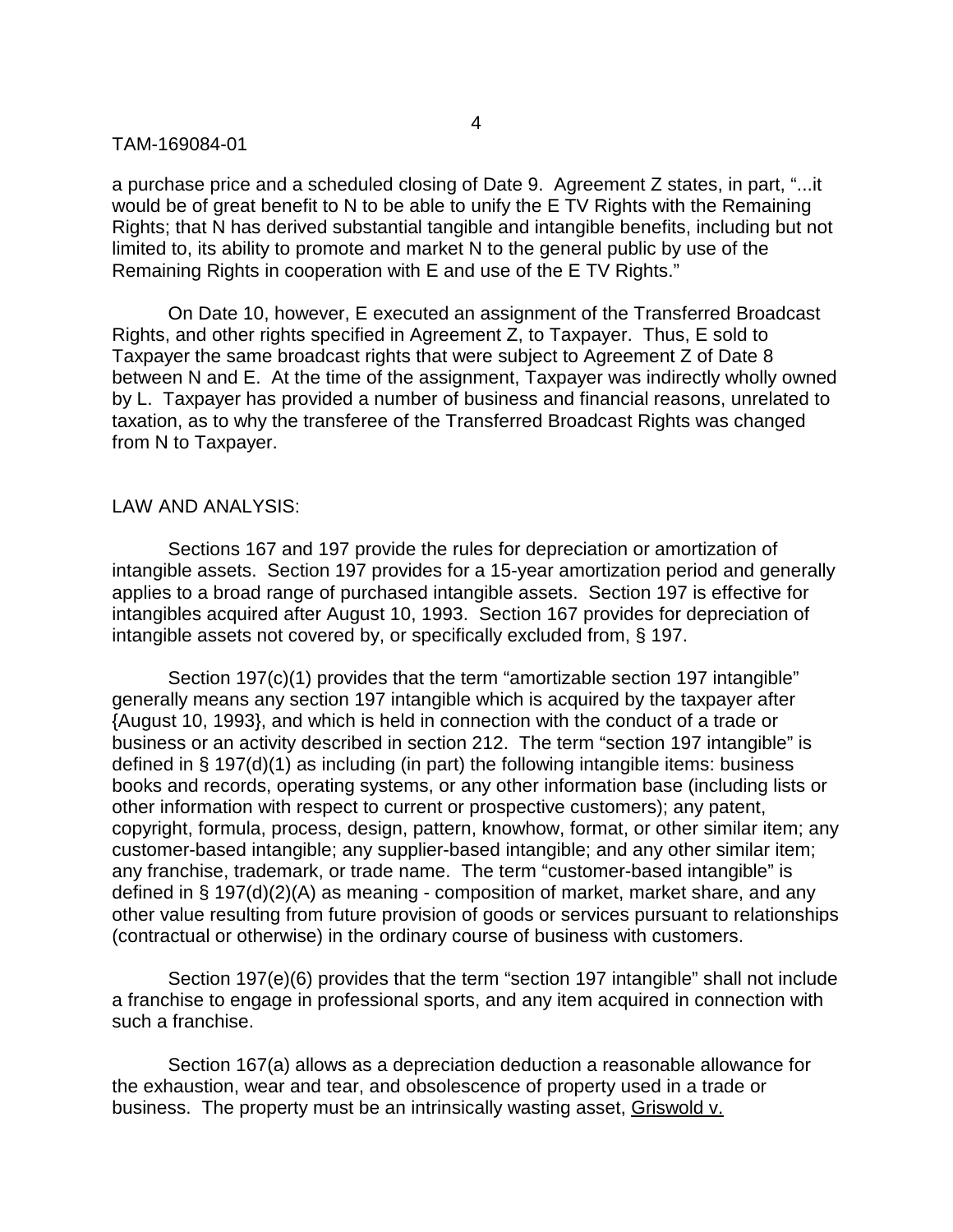Commissioner, 400 F.2d 427, 433 (5<sup>th</sup> Cir. 1968), however, its useful life is not necessarily the useful life inherent in the asset but it is the period over which the asset may reasonably be expected to be useful in the taxpayer's trade or business. See § 1.167(a)-1(b) of the Income Tax Regulations. The term "property" includes intangible assets, and § 1.167(a)-3 provides that where an intangible asset is known from experience or other factors to be of use in the business for only a limited time, the length of which can be estimated with reasonable accuracy, such an intangible asset may be the subject of a depreciation deduction. An intangible asset, the useful life of which is not limited, is not subject to the allowance for depreciation. No allowance will be permitted merely because, in the unsupported opinion of the taxpayer, the intangible asset has a limited useful life.

## Application of § 197

Two months prior to the acquisition of Team A by N, H, the predecessor of N, entered into a MOU with E to purchase the Transferred Broadcast Rights. Eight months after N acquired the Team A from G, N executed Agreement Z with E for the purchase of E's Transferred Broadcast Rights. Notwithstanding Agreement Z, E sold the Transferred Broadcast Rights to Taxpayer. Taxpayer asserts that G, the seller of Team A along with the Retained Broadcast Rights, was a different, unrelated party to E, the seller of the Transferred Broadcast Rights, that the transactions occurred at different times, and that only one of the two owners of N (L) was also the owner of Taxpayer. In addition, there were valid business reasons for Taxpayer to purchase the Transferred Broadcast Rights rather than N. Taxpayer argues that the § 197(e)(6) should apply only to the acquisition of intangibles concurrent with the acquisition of a sports franchise by the same parties.

However, § 197(e)(6), excludes from a section 197 intangible, any intangible "acquired in connection with such a franchise." The phrase "in connection with" is a significantly broader inclusion than "acquired with the acquisition of a sports franchise". See, for example, Snow v. Commissioner, 416 U.S. 500 (1974). There need only to be a nexus between the intangible acquired and the professional sports franchise for exclusion from § 197 to apply. The Transferred Broadcast Rights and the sports franchise need not be acquired simultaneously for the exclusion provisions of § 197(e)(6) to apply. Where the language of a statute is clear, the courts will look no further in deciding its meaning. Sullivan v. Stroop, 496 U.S. 478, 482 (1990); Palay & Sons Inc. v. Commissioner, 114 T.C. 473 (2000); Roundtree Cotton v. Commissioner, 113 T.C. 422 (1999).

In this case, the language of the statute, "in connection with" is clear. "Connection" means, as appropriate here, "a relationship or association in thought (as of...mutual dependence or involvement.)" Webster's Third New International Dictionary, 481 (16<sup>th</sup> ed. 1971). Here, the Transferred Broadcast Rights are dependent on the existence of the sports franchise. As such, the Transferred Broadcast Rights was an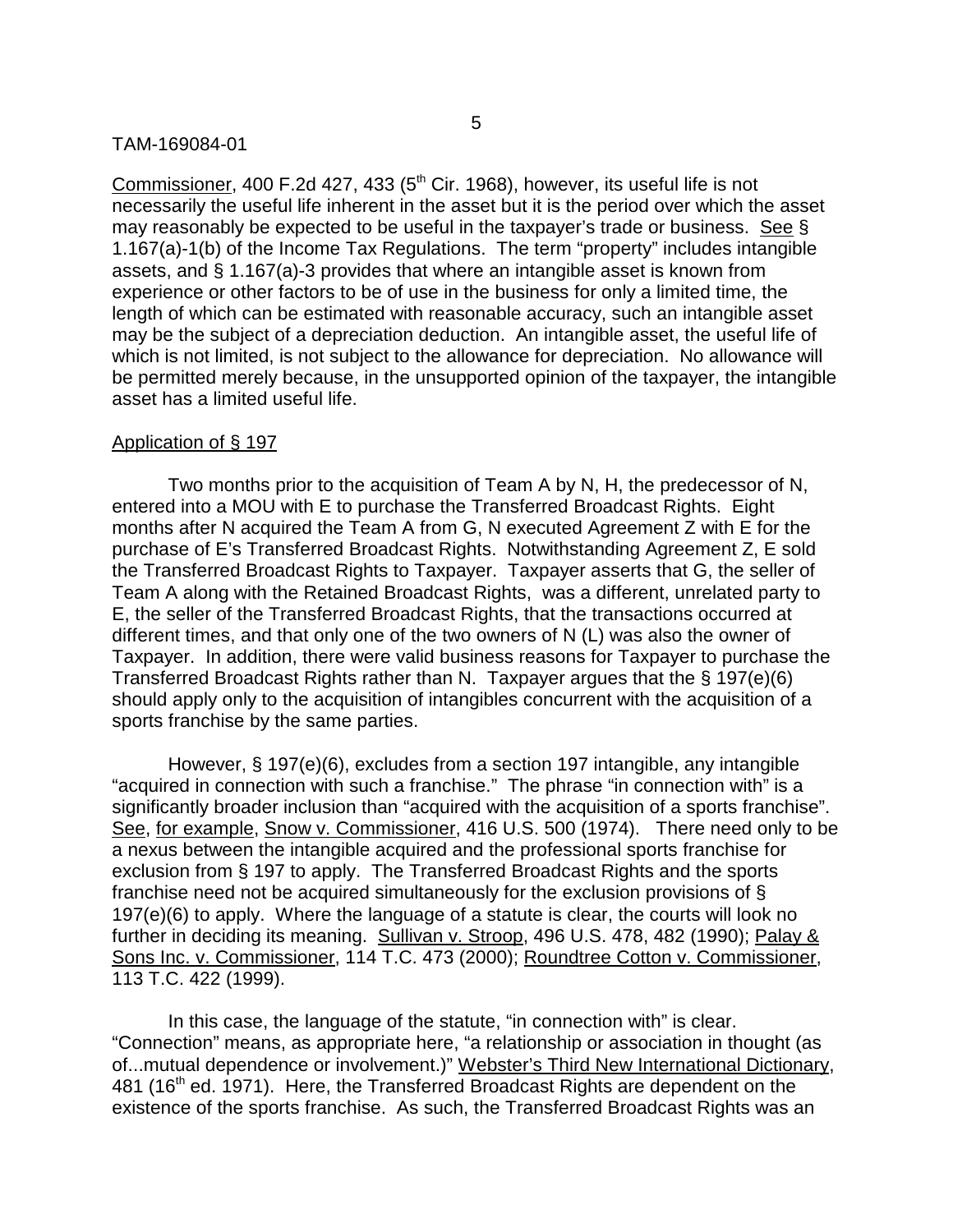item acquired in connection with the sports franchise and is therefore excluded from § 197 amortization under § 197(e)(6).

Even if § 197(e)(6) were read more narrowly to require related acquisitions of the Transferred Broadcast Rights and the sports franchise, the results would be the same in this case. The same buying party was involved in the negotiations during the same time period to acquire both Team A and the Transferred Broadcast Rights. The delay between the closings of the two acquisitions was contemplated by the buying party. The valid business reasons for different buyers of Team A and the Transferred Broadcast Rights are not relevant for application of § 197. Consequently, in this case, the acquisition of the Transferred Broadcast Rights did in fact occur in connection with the acquisition of Team A, a sports franchise. Accordingly, the Transferred Broadcast Rights acquired by Taxpayer are excluded from treatment under § 197 pursuant to § 197(e)(6).

### Application of § 167

The acquisition of Team A admits the purchaser into membership of B in which the sports team competes. Membership in B carries with it substantial and valuable rights. One of the most financially significant rights of a franchisee is media broadcast rights, including sharing in national broadcast revenue (if any) and ownership of local broadcast rights. These interests are a perpetual right that exists for as long as the franchise exists.

The owner of Team A, in conjunction with the owner of the Transferred Broadcast Rights, has the right to negotiate local broadcast contracts. The current contract to televise Team A's game with F has a term running until Date 4.

In order to qualify for the depreciation deduction under § 167(a), the taxpayer must establish that the intangible asset has an ascertainable value separate and distinct from goodwill, and has a limited useful life, the duration of which can be ascertained with reasonable accuracy. Houston Chronicle Publishing Co. v. U.S., 481 F.2d 1240, 1250 (5<sup>th</sup> Cir. 1973), cert. denied, 414 U.S. 1129 (1974). In Newark Morning Ledger Co. v. U.S., 507 U.S. 546 (1993), the Court held an intangible asset that would otherwise fall within the concept of goodwill is depreciable provided it has an ascertainable value and a limited useful life that can be determined with reasonable accuracy. In order to determine whether the intangible assets at issue herein satisfy this test, one must determine whether these properly identified intangibles have an ascertainable value and a limited useful life.

Taxpayer argues that Newark Morning Ledger renders the older case law obsolete. The resolution of this issue turns on what is the asset: either the Broadcast Rights in general (meaning the Transferred Broadcast Rights plus the Retained Broadcast Rights), or a combination of the current Pay TV contract with a stated life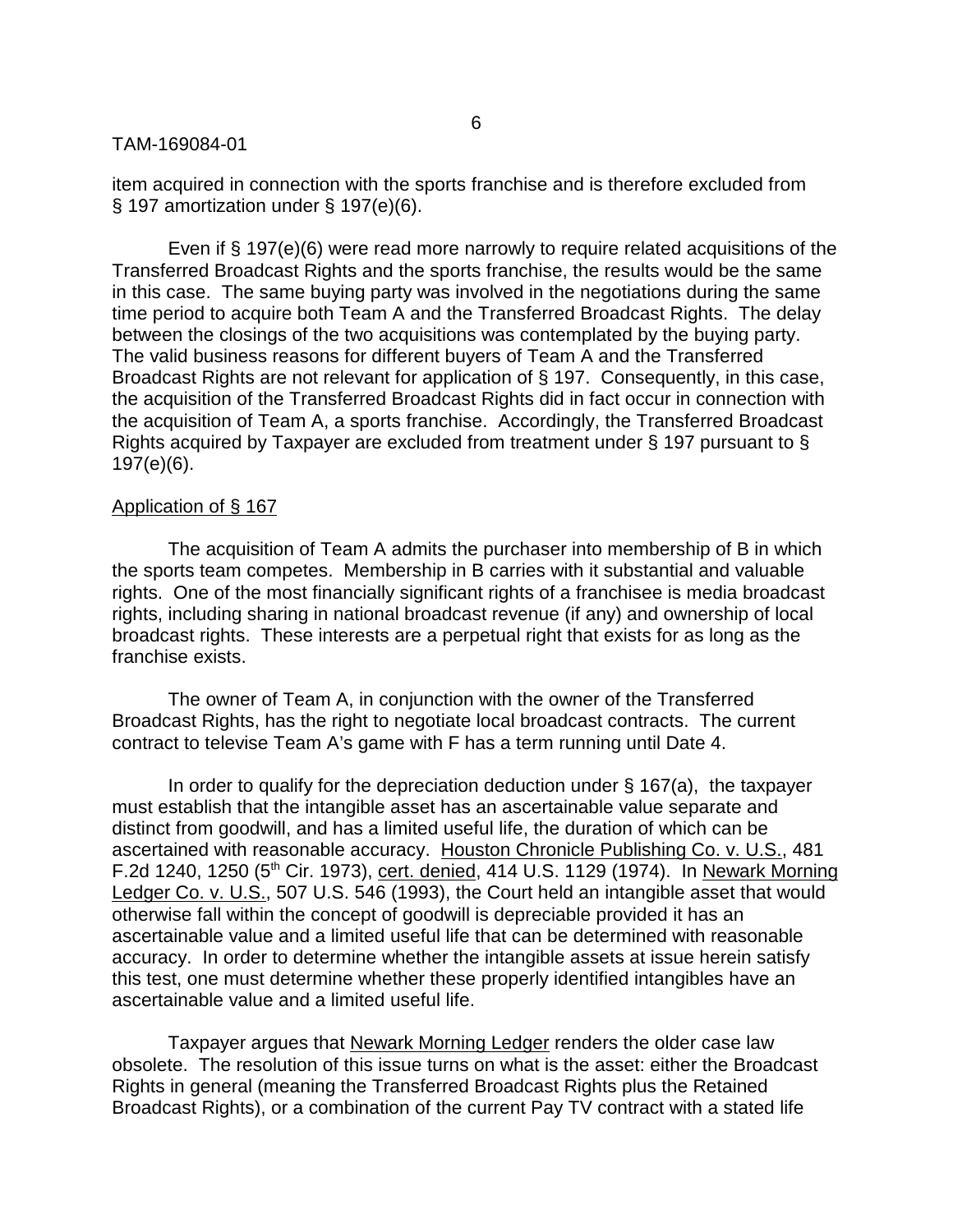plus the continuing Broadcast Rights.

In contrast with other types of customer-based or supplier-based contracts, the rights and interest in underlying contracts acquired by Taxpayer are dependent only upon Team A's membership and participation in B. The only qualification of Taxpayer's right to share in the income from the Pay TV contract is Team A's continued membership in B. This membership could cease only upon the elimination of Team A as a member club, or, alternatively, the demise of B as an organization.

Under the terms of the broadcast agreement then in place, the contract is not automatically renewable. However, past practice within the industry shows these media contracts are always renewed, whether with the then current contracting network or with a competitor. See generally, United States Football League v. National Football League, 842 F.2d 1335 (2<sup>nd</sup> Cir. 1988). The life of an asset can not be limited by the remote, speculative possibility that renewal of a contract might not occur. Richmond Television Corp. v. U.S., 354 F.2d 410, 412 (4<sup>th</sup> Cir. 1965).

Rather than merely acquiring an interest in an existing contract, Taxpayer acquired certain media rights. While the current contract covers a certain distinct, ascertainable period, the asset represented by this contract, the Taxpayer's right to broadcast revenue, does not have a limited useful life and can not be considered a wasting asset. The right to contract for the local broadcast of games is a right inherent in the franchise. Therefore, these rights have an indeterminate useful life, coextensive with the life of the franchise itself.

National media rights valuation and amortization were addressed in E. Cody Laird v. U.S., 556 F.2d 1224 (5<sup>th</sup> Cir. 1977), cert. denied, 434 U.S. 1014 (1978). The Court found that the taxpayer's television rights were to last as long as the Atlanta Falcons remained a member of the NFL. While the existing contract provided a measure of the taxpayer's television rights over a specific period of time, those rights were to continue indefinitely. Accordingly, the television rights were found to have an indeterminate useful life and could not be amortized. In First Northwest Industries v. Commissioner, 70 T.C. 817 (1978), rev'd and remanded on other grds., 649 F.2d 707 (9<sup>th</sup> Cir. 1981), the Court addressed a National Basketball Association team's right to share in revenues from national television broadcast of NBA games. The Court held there was reasonable expectation that the NBA would continue to have a favorable national television contract and, since such rights could continue indefinitely, they were not amortizable. The Court found that the rights under the then current television contract were only a link in a continuing chain of national television income. These rights would last as long as the team held an NBA franchise and the source of the rights was the NBA membership. The contract only provided a measure of value for the acquired rights to the NBA television revenue. Such rights continued indefinitely, and therefore, could not be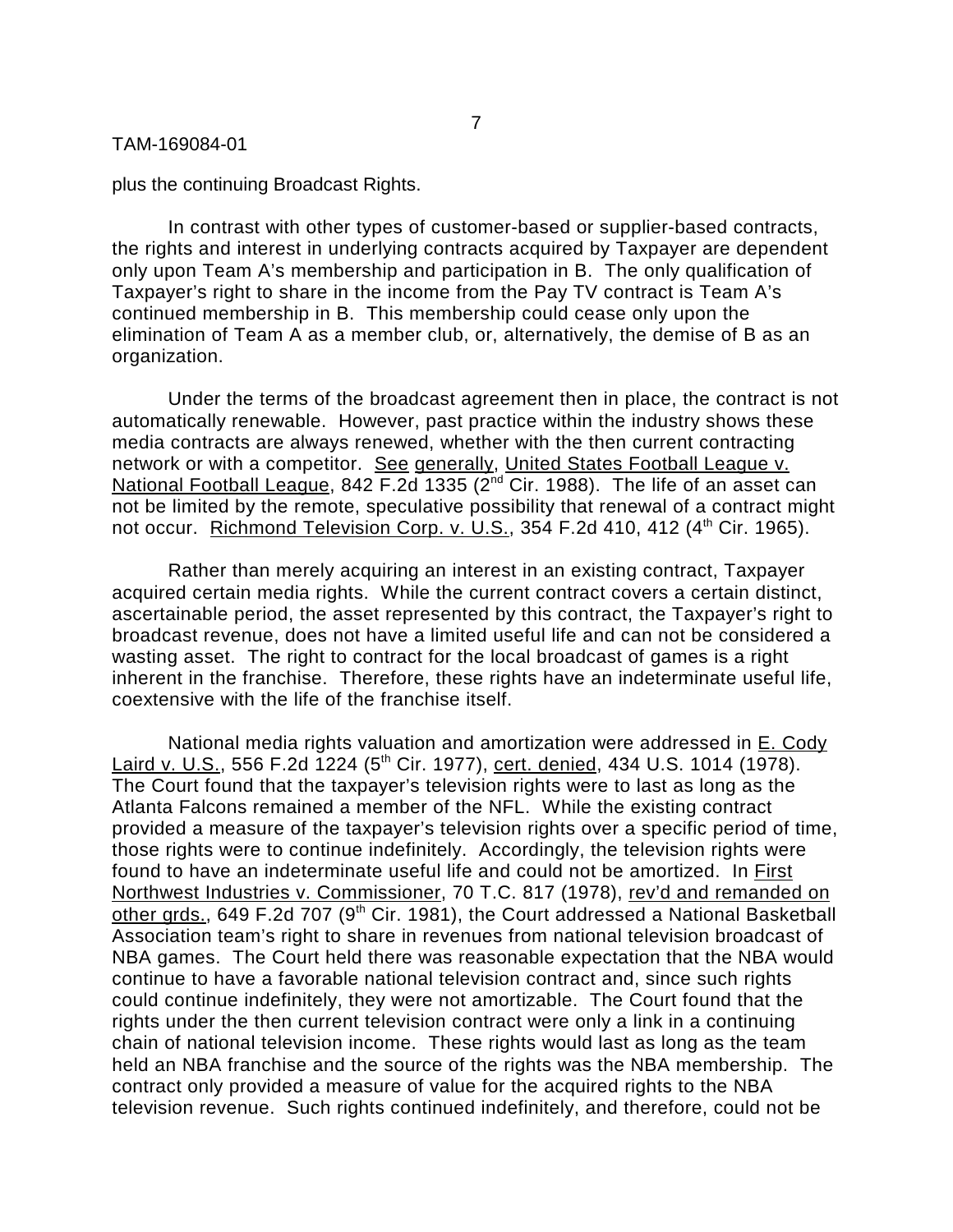#### amortized.

The case of McCarthy v. U.S., 807 F.2d 1306 ( $6<sup>th</sup>$  Cir. 1986), aff'g in part and vacated in part, remanded, 622 F.Supp. 595 (N.D. Ohio, 1985), also dealt with the amortization of broadcast rights acquired in the purchase of a sports franchise, a professional baseball team. Both national and local broadcast contracts were acquired, and the taxpayer attempted to characterize the broadcast rights acquired (as is the case herein) as being comprised of two components: the current broadcasting contracts existing at the time of the purchase, and the future broadcasting rights inherent in the franchise which had yet to be contracted for. The taxpayer argued that the current rights had a limited useful life represented by the unexpired term of the existing contracts, and had ascertainable values, and thus met the test of Houston Chronicle, supra, and was subject to amortization. The Court reached the opposite conclusion. It found the rights did not have a limited useful life which could be ascertained with reasonable accuracy and, therefore, could not be amortized as wasting assets. Both national and local broadcast contracts were found to be links in a perpetual chain of broadcasting revenues. As long as the team remained a major league baseball franchise, the club would have the rights to share in the revenues produced by the national contract. Upon expiration of each contract, a new contract providing for further revenues would be executed. Although the then current broadcast contract covered a distinct ascertainable period, the asset represented by the contract, each franchise's national broadcasting rights, did not have a limited useful life and, therefore, could not be considered a wasting asset. The same was found to hold true for local broadcast contracts. The team's right to contract for local broadcast of games was a right inherent in the franchise and had a indeterminate useful life coextensive with the life of the franchise. The right to broadcast games locally and nationally was still extremely valuable to the franchise at the expiration of the current contracts. While the franchise will certainly become a party to a new broadcasting contract at the expiration of each preceding contract, it does not do so in order to reacquire an asset; rather it does so in order to obtain revenues from an existing asset.

Applying the McCarthy Court's analysis to the facts of this case, the outcome is the same. The current local broadcast contract is a link in a continuing chain of broadcast revenues of indeterminate duration that Taxpayer is entitled to share in revenues as long as Team A is a member of B. The term of a particular contract will expire and a new contract entered into with either the same broadcaster or a competitor. The revenues flowing from a contract would continue; the asset, the media rights, never expires.

In Newark Morning Ledger Co., supra, the Supreme Court dealt with the identification, valuation, and depreciability of intangible assets. The Court held that an intangible asset that would otherwise fall within the concept of goodwill is still